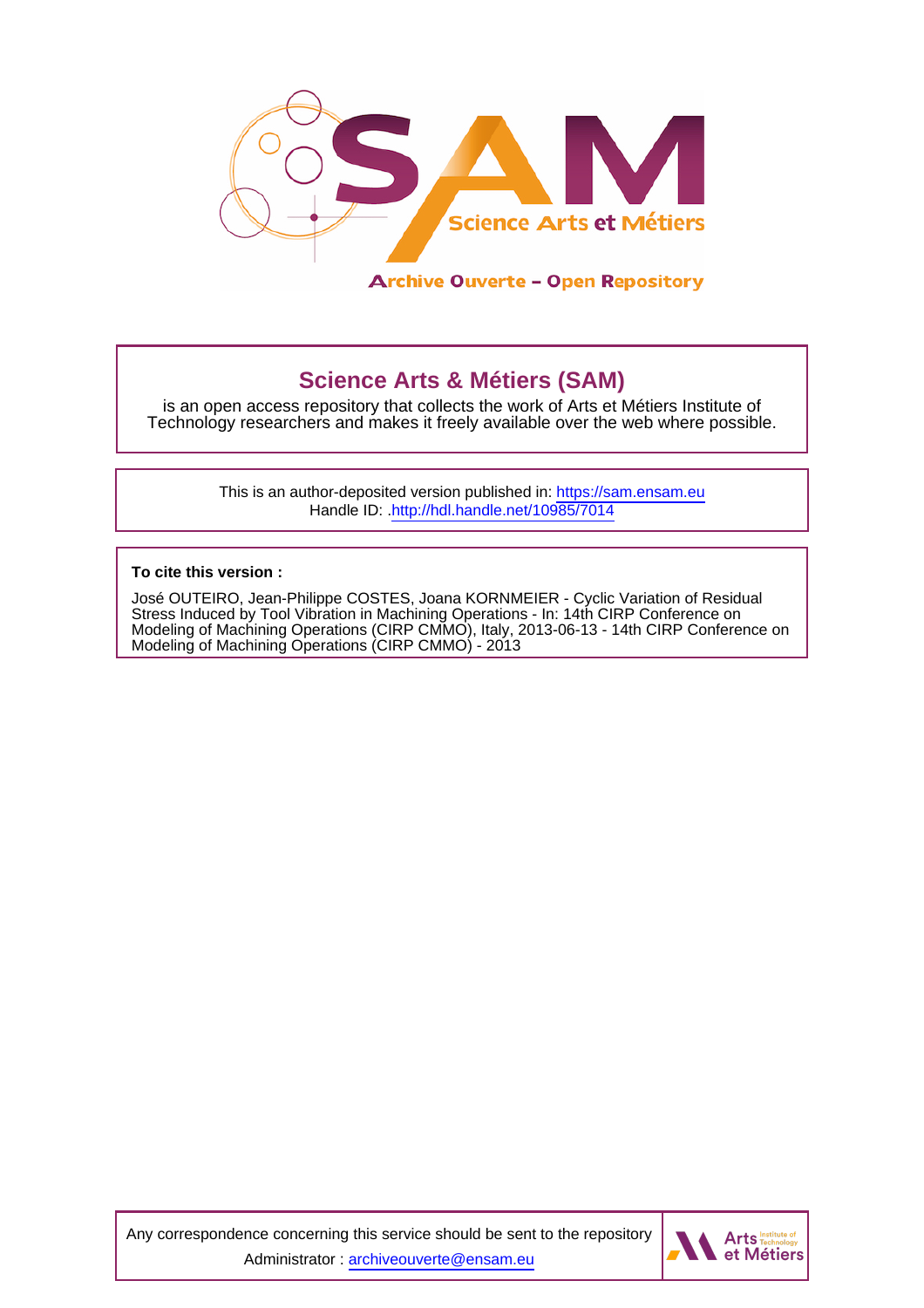# 14<sup>th</sup> CIRP Conference on Modeling of Machining Operations (CIRP CMMO)

# Cyclic Variation of Residual Stress Induced by Tool Vibration in Machining Operations

# J.C. Outeiro<sup>a,\*</sup>, J.-P. Costes<sup>a</sup>, J. R. Kornmeier<sup>b</sup>

*<sup>a</sup> LaBoMaP, Arts et Metiers ParisTech, rue Porte de Paris, 71250 Cluny, France <sup>b</sup> HahnTechnische Universität München, ZWE-FRM II, Lichtenbergstr.1, 85747 Garching, Germany*

\* Corresponding author. Tel.:+ 33-385595358. E-mail address[: jose.outeiro@ensam.eu](mailto:jose.outeiro@ensam.eu)

## **Abstract**

In machining, due to the tool vibration the forces, temperatures and stresses vary during the cutting process, so as the residual stresses over the machined surface. This variation of the residual stress has never been measured and, therefore, imposes new experimental challenges. The objective of this work is to correlate the variation of the residual stresses along the cutting path with the frequency of the surface geometrical defect generated by the vibration of the tool holding system. In order to perform such correlation a hybrid experimental/analytical approach was applied for an austenitic stainless steel, AISI 316L. Residual stresses were analyzed in the machined specimen along the cutting path using neutron diffraction. The results show a cyclic variation of the residual stresses, which can be detected when considering the frequency of the tool vibration. The frequency of the tool vibration is also correlated with the topology of the surface.

*Keywords:* Residual stresses, surface roughness, cutting forces, vibrations.

### **1. Introduction**

Metal cutting, or simply machining, is one of the oldest and most important processes for shaping components in the manufacturing industry. Due to the interaction between the cutting tool and the workpiece, a new (machined) surface is generated. Due to the tool vibration the forces, temperatures as stresses are not constant, but they vary, so as the residual stresses over the machined surface. This cyclic variation of the residual stress has never been measured and, therefore, imposes new experimental challenges.

Although, regenerative vibrations phenomena in machining have been well known since the sixties, the dynamic behavior of the tool or the workpiece is a complex problem that manufacturers have to face. For most of the applications the most harmful consequences of regenerative vibrations is the poor surface quality. More precisely, the link between machining parameters and surface roughness taking account of the dynamic of the system is now well established. In 1991, Montgomery [\[1\]](#page-5-0) examined the link between machining parameters and surface roughness taking account of the dynamic of the system. In 2001, Altintas [\[2\]](#page-5-1) built a time domain simulation of the milling process taking into account the dynamic of the tool in order to predict the surface roughness. A method based on tool displacements measurements in milling including tool vibrations was proposed by Costes [\[3\]](#page-5-2) and Arizmendi [\[4\]](#page-5-3). However, intentionally invoked chatter during machining can be very useful to generated surface textures or structures for different applications, such as running in, oil retention, friction control [\[5,](#page-5-4) 6].

Almost of the chatter analysis in machining have paid attention to their consequences in surface finishing and rarely in the mechanical state of the machined surface layers. The objective of this study is to search for eventual periodic variation of the residual stresses along the cutting path and correlate this with tool vibration

# **2. Experimental and Numerical Procedures**

#### *2.1. Machining tests*

Round bars (100 mm in diameter) of austenitic stainless steel AISI 316L were selected for this study. Microstructure of the steel consisted of an equiaxed grain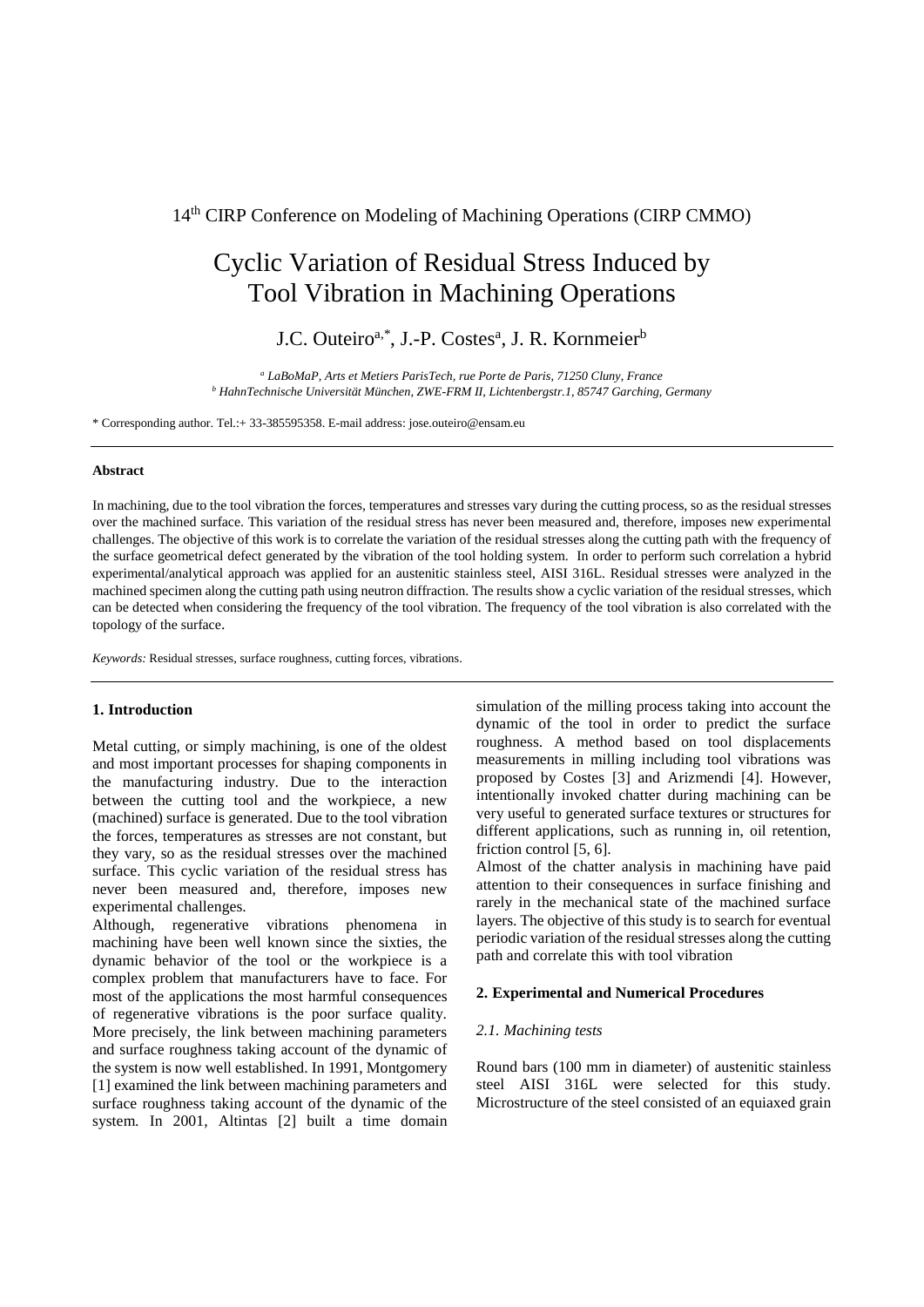structure characterized by an approximate grain size of 50 m and material hardness was close to 170HV.

The machining tests were conducted under orthogonal cutting conditions (Fig. 1), using uncoated (ISO M10- M30) tungsten carbide tools. The geometry of the cutting tools according to the ISO Standard 3002/1-1982 was as follows: the normal rake angle  $(\gamma)$  was equal to  $0^{\circ}$ , the normal flank angle  $(\alpha)$  was equal to 11<sup>°</sup> and the tool cutting edge radius  $(r_n)$  was equal to 30  $\mu$ m. The tool cutting edge angle  $(\kappa_r)$  was 90° and the tool cutting edge inclination angle  $(\lambda_s)$  was  $0^\circ$ .

Finally, the range of cutting regime parameters used in the tests was as follows: the cutting speed  $(v_c)$  was equal to 100 and 150 m/min, the uncut chip thickness  $(t<sub>1</sub>)$  was equal to 0.1 and 0.2 mm and width of cut (*w*) was constant and equal to 6 mm. The cutting speed was kept constant by the lathe controller, which varied the rotation speed depending on the tool position in radial direction. No cutting fluid was used in the tests.

These disks were machined in a SOMAB T400 CNC lath machine equipped with an experimental setup for forces, which was composed by a Kistler dynamometer 9121B. The three cutting force components  $F_p$ ,  $F_f$  and  $F_c$  were monitored during the operation through an acquisition system with a 10 kHz sampling frequency. No filtering was applied to the signal during or after the measurement.



Fig. 1: Configuration of the orthogonal cutting tests and the directions of the measurements of the cutting forces and the residual stresses.

#### *2.2. Residual stresses and surface topography analysis*

Residual stresses were analyzed along the cutting path by neutron diffraction at FRM II, Technische Universität München (TUM), on the Stress-Spec instrument. This diffractometer is dedicated to texture and residual stress analysis [\[7\]](#page-5-5). A PSD area detector of  $20x20$  cm<sup>2</sup> collected the diffracted radiation. A bent silicon Si (400) monochromator was set at a take-off angle  $2\theta_M = 76^\circ$ , which provides a wavelength around 1.68 Å. The measurements were performed around a scattering angle of  $2\theta_s \approx 101^\circ$  for the austenite. A gauge volume of  $1x1x1$  $mm<sup>3</sup>$  was defined by the primary and secondary slits. Residual stresses were analyzed in the three orthogonal

directions: circumferential (cutting direction), axial and radial (normal to machined surface) directions (Fig. 1). Surface topography was measured using the profilometer Somicronic Surfascan 3D. The measurements were performed in the circumferential direction, using a trace length of 35 mm, a Gaussian M1 band-pass filter with a cut-off length of 2.5 mm.

#### **3. Results and discussion**

# *3.1. Correlation between the force and surface topography*

The force components can be described as a steady force with a high amplitude varying signal. The high levels of forces variations are well correlated with the fact that instability occurred during the machining operation. As illustrated in the spectrogram represented in Fig. 2, several frequencies appear at the same time in the force signal. Moreover, Fig. 2 shows that these chatter frequencies vary along the tool path. The Y-axis of the spectrogram shows the time, where each horizontal black line is spaced with the time corresponding to one revolution. The beginning of the first revolution corresponds to 0.1 sec. It is noticeable that during one revolution the frequency behaviour of the force component does not remain constant.

As shown Fig. 2, in the frequency range from 1000 to 1500 Hz, it is observed:

- From 0.1 sec to about 0.22 sec, a near 1200 Hz frequency is detected.
- From 0.22 sec to the next horizontal line (0.28 sec), which corresponds to one complete revolution, the frequency is lower (about 1100 Hz).

The main frequency of the signal changes periodically around 1200 Hz and is synchronized with the part revolution. This frequency is related with the vibration of the tool holding system, composed by the tool holder, dynamometer and turret attachment. The two others frequency bands ( $\approx$ 2600 and  $\approx$ 3800 Hz) look like harmonics of the first 1200 Hz frequency.

Using the profilometer the topography of the machined surface was measured. Due to the circular shape of the workpiece, the first step consists into remove the circular shape from the signal. Fig. 3 shows the measured profile with no filtering, thus including both waviness and surface roughness. The pattern length of the defect is approximately 1.46 mm, which is an unusual high value. This length can be associated to the surface geometrical defect.

Taking into account that the cutting speed was equal to 100 m/min, the induced frequency of the periodic surface defect can be calculated, being this frequency equal to 1141 Hz. It seems that this value matches quite well the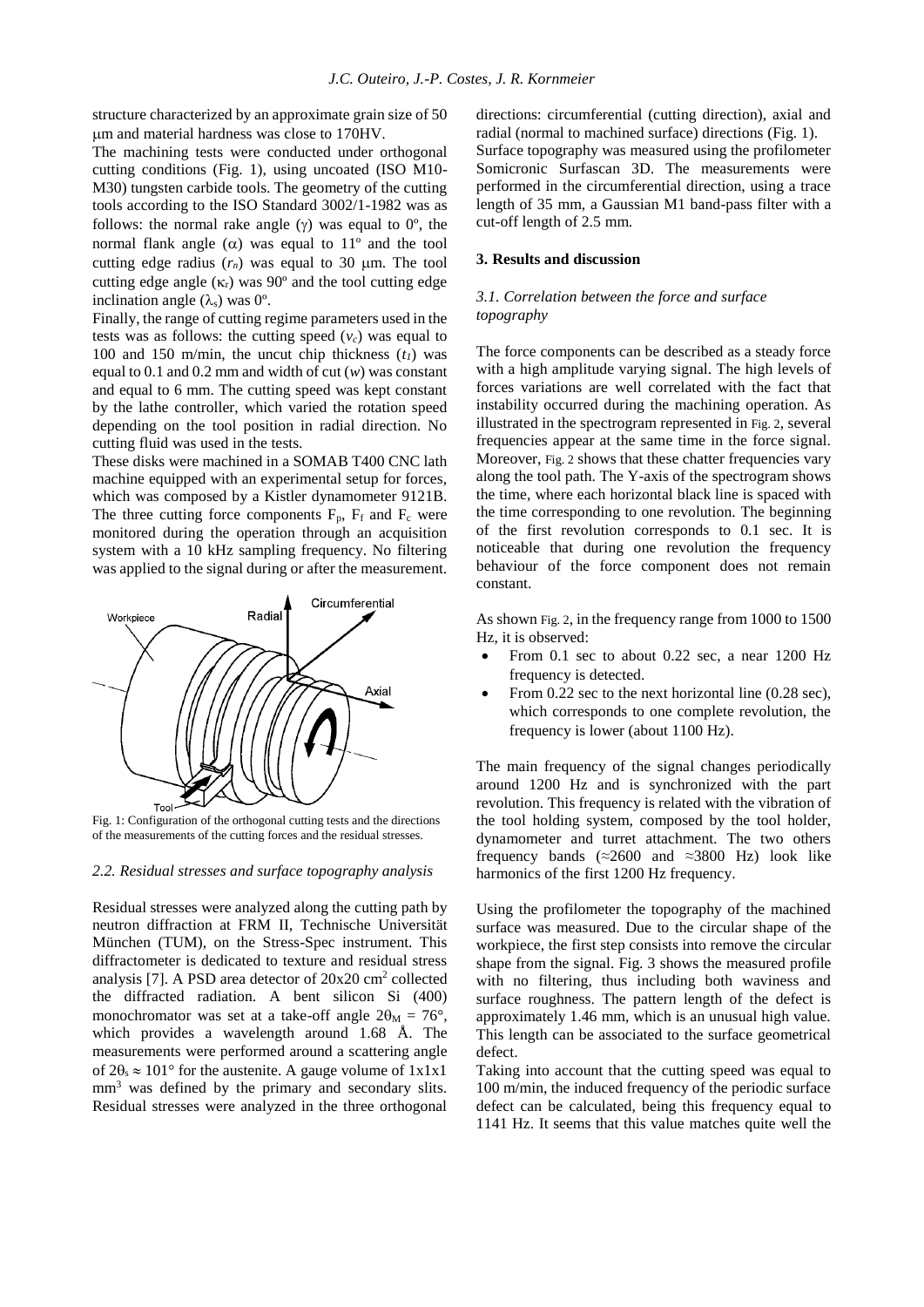value of the frequency of the force signal (Fig. 2). Therefore, the frequency of the force signal is identical to the frequency of the periodic surface defect, being both caused by the tool holding system.

Regarding the residual stresses in the machined surface, two questions may arise: 1) Does the residual stresses in the machined surface varies also periodically? 2) Does the frequency of this variation equal to the frequency of tool holding system vibration?



Fig. 2. (a) Spectrogram of the penetration force Fp ; 3D view. (b) Top view. The horizontal lines show the revolution period of the part ( $v_c$  = 100m/min).



Fig. 3: Measured profile of the surface (first workpiece).

## *3.2. Correlation between surface topography and the residual stress*

To answer the previous questions, a second workpiece was machined, for which only the surface topography and residual stresses are known.

Fig. 4 shows the profile of the surface with no filtering, thus including both waviness and surface roughness. In this case, the periodicity of the surface defect is approximately 1.8 mm, which corresponds to a frequency of 930 Hz.



Fig. 4: Measured profile of the surface (second workpiece).

Using neutron diffraction, the residual stresses were measured and the obtained results represented in Fig. 5 This figure put in the evidence the variation of the residual stresses along the cutting path. These stresses are tensile and higher (reaching values around 550 MPa) in the cutting direction (circumferential direction). They are lower and compressive in the radial direction, i.e., in the direction normal to the machined surface.

If the vibration of the tool holding system causes this variation of the residual stresses, then the frequency of the residual stress variation should be equal to this frequency. Assuming that the residual stresses follow a cyclic variation, then a simple way to describe this variation is using a sinusoidal function as follows:

$$
\sigma_{residual} = A \cdot \sin(2 \cdot \pi \cdot f \cdot x + X_0) + D \tag{1}
$$

where *A* is the amplitude of the residual stress (MPa), *X<sup>0</sup>* is the phase, *D* is the average residual stresses along the cutting path (MPa),  $x$  is the distance along the surface (mm) and *f* is the frequency of the surface defect, which is the inverse of the period of the surface defect (mm). While *f* is equal for the residual stresses in the three directions, the coefficients *A* and *D* will depends on particular direction and they can be calculated from the experimental data. Table 1 shows the values of the abovementioned coefficients.

Fig. 6 shows the experimental residual stresses together with the sinusoidal functions that describe the cyclic variation of the residual stresses. These sinusoidal functions fit the experimental results relatively well. The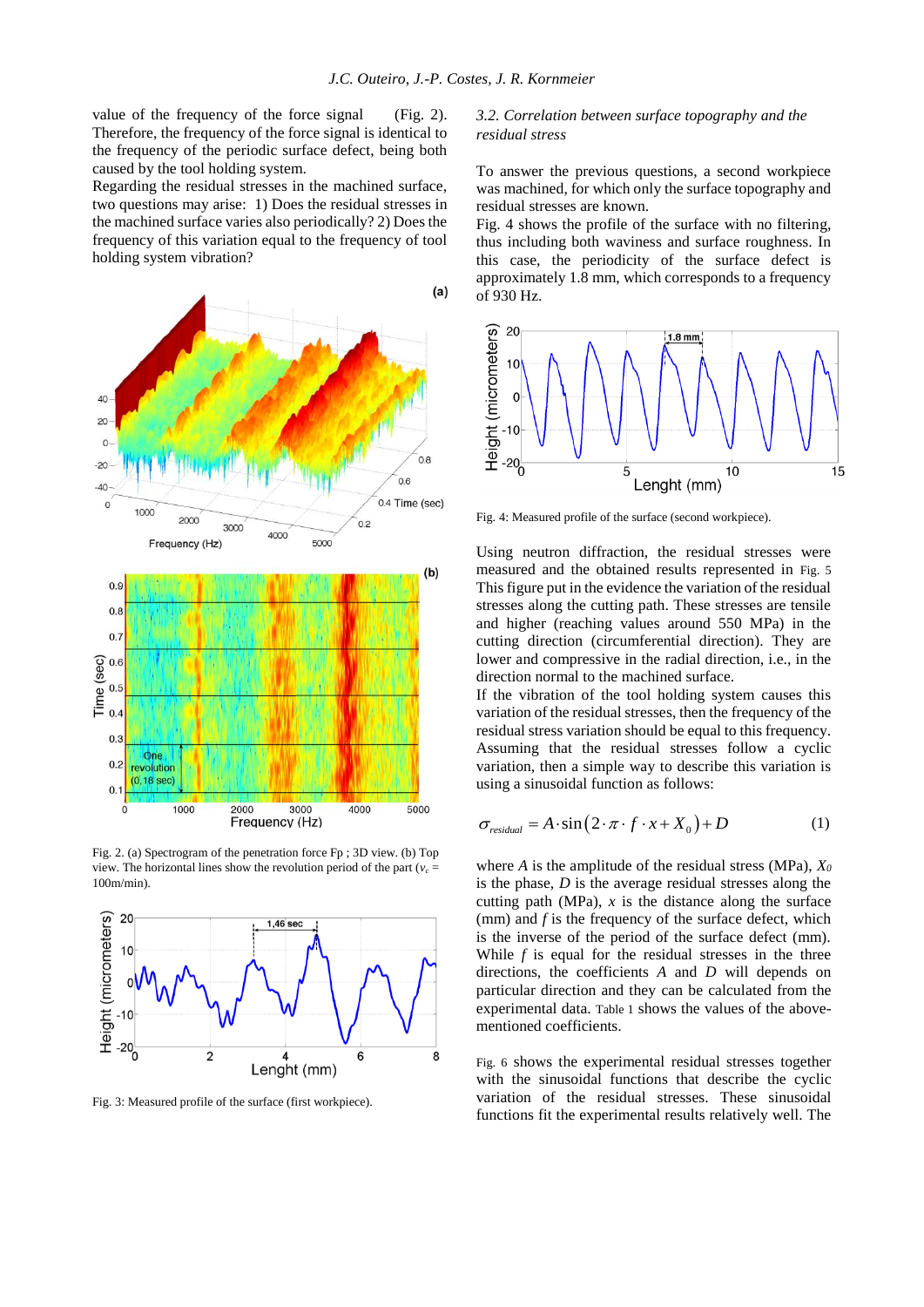scatter is probably due to the experimental errors in the residual stress determination and also to the fact that the residual stresses were averaged over a depth of 1 mm.

|         | A<br>(MPa) | (MPa) | $X_0$<br>(mm) | $(mm^{-1})$ |
|---------|------------|-------|---------------|-------------|
| Cicumf. | 100        | 425   | $-0.5$        | 0.56        |
| Axial   | 112        | 106   | $-0.5$        | 0.56        |
| Radial  | 78         | -41   | $-0.5$        | 0.56        |

Table 1. Coefficients of the residual stress model.



Fig. 5: Cyclic variation of the residual stresses along the cutting path



Fig. 6: Predicted (red line) and measured (green dots) residual stress in the three directions.